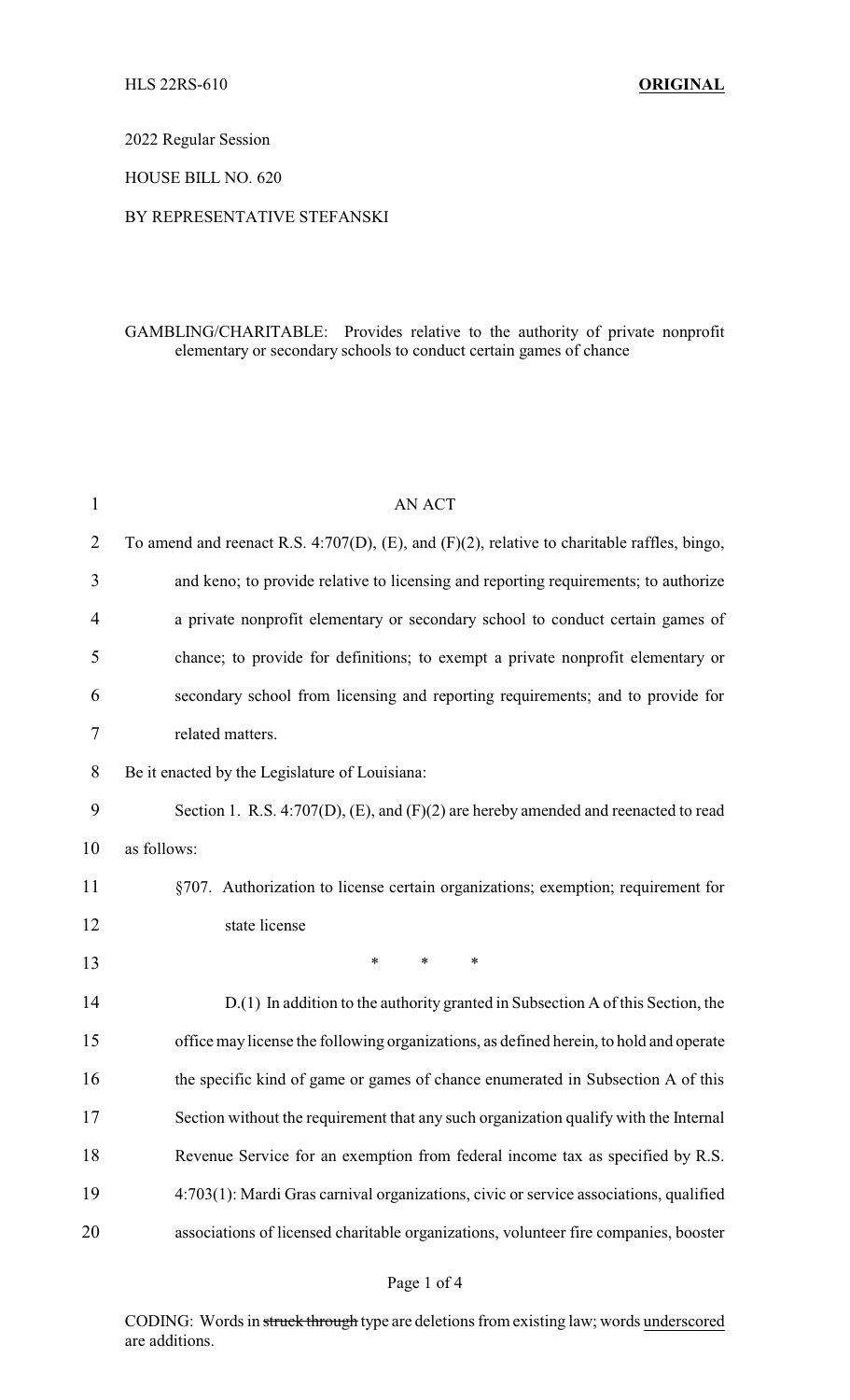clubs, parent-teacher associations, private nonprofit elementary or secondary schools, and public institutions of higher education.

 (2) In addition to the authority granted in Subsection B of this Section, the governing authority of any parish or municipality may license the following organizations, as defined herein, to hold and operate the specific kind of game or games of chance enumerated in Subsection Bof this Section without the requirement that any such organization qualify with the Internal Revenue Service for an exemption from federal income tax as specified by R.S. 4:703(1): Mardi Gras carnival organizations, civic or service associations, qualified associations of licensed charitable organizations, volunteer fire companies, booster clubs, parent- teacher associations, private nonprofit elementary or secondary schools, and public institutions of higher education.

 E. In addition to the provisions of R.S. 4:703, the following definitions shall apply for the purposes of this Section:

 $\left(\frac{3}{1}\right)$  "Booster club" shall mean an organization which promotes and supports the activities, functions, or programs of a public or a private nonprofit elementary or secondary school in this state and which has been designated by the school board of the parish or city in which such school is located to collect funds in 19 the name of that school.

 (2) "Civic or service association" shall mean an organization domiciled in 21 this state which is operated for the purpose of promoting the social welfare or providing service to the community and which has derived five thousand dollars or less in gross receipts from its charitable games of chance during the prior calendar year.

 (3) "Mardi Gras carnival organization" shall mean an organization domiciled in this state which presents pre-Lenten festivities, including street parades, and which has received a permit to parade from a municipal or parish governing authority.

 (4) "Parent-teacher association" shall mean an organization which is comprised of teachers and parents of children enrolled in a public or a private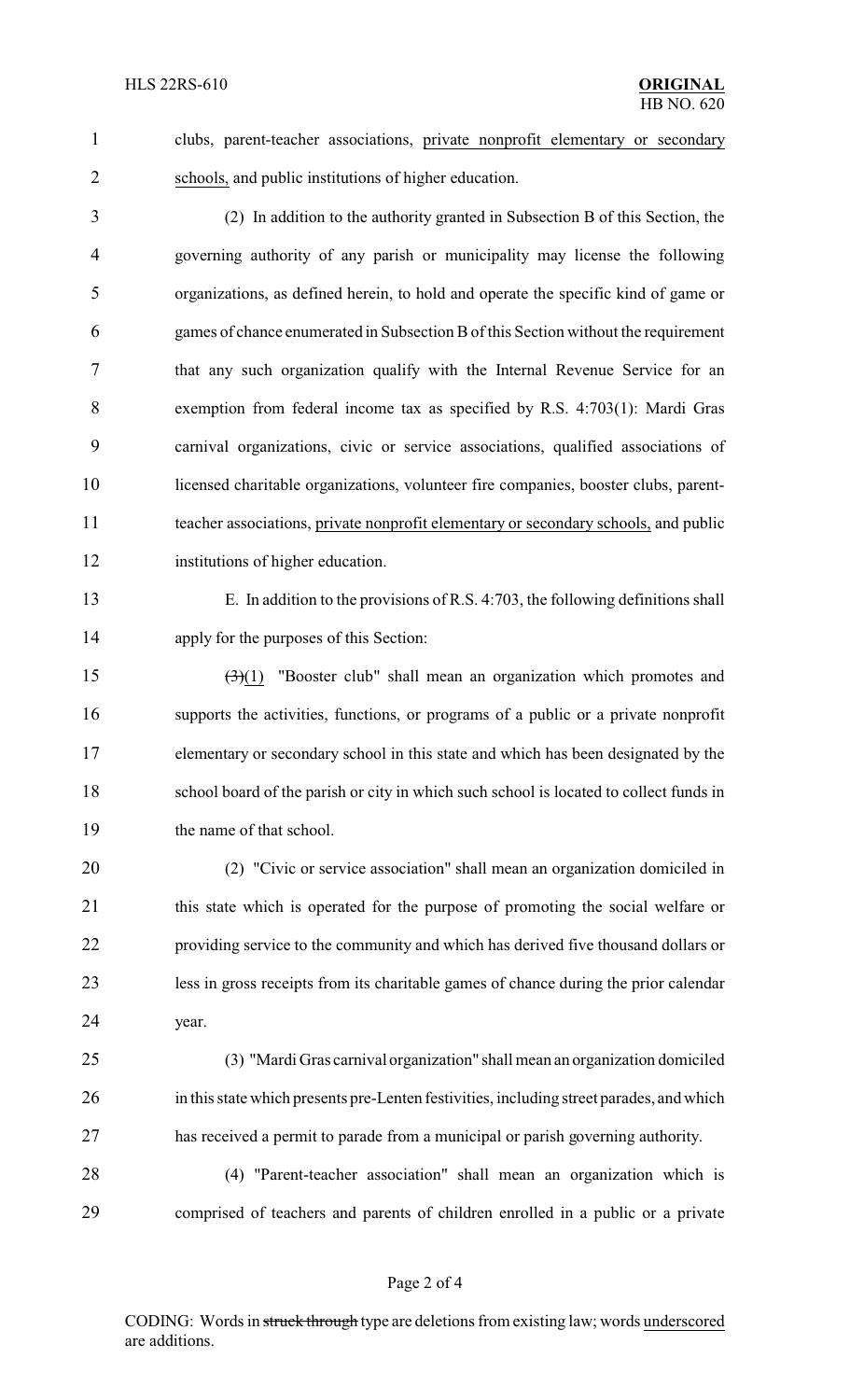- nonprofit elementary or secondaryschool in this state and which has been designated 2 by the school board of the parish or city in which such school is located to collect funds in the name of that school. (5) "Private nonprofit elementary or secondary school" includes every nonprofit private elementary or secondary school within the state of Louisiana. 6  $(5)(6)$  "Public institution of higher education" includes every in-state public graduate and undergraduate institution, public junior and community college, public technical institute, and each separate school or department of the institution, college,
- or institute when the entire net proceeds are devoted to support the institution. 10  $(6)(7)$  "Volunteer fire company" shall mean an organization which has been

 engaged by the governing authority of a parish, municipality, or fire protection district to provide fire protection services to the area of this state under its 13 jurisdiction and which is comprised predominantly of individuals who provide such services voluntarily and without compensation.

- F.
- \* \* \*

 (2)(a) Any club, organization, group, or association which has a membership comprised exclusively of children enrolled in a public or private nonprofit elementary or secondary school in this state and which is approved to conduct activities in such school by the principal of such school in accordance with school board policy shall be exempt from the licensing and reporting procedures enumerated in R.S. 4:708 through 716 of this Chapter in a municipality or parish whose governing authority has decided to permit raffles, bingo, and keno within its limits as provided in R.S. 4:706. Such club, organization, group, or association shall be exempted from licensing and reporting procedures only for the conducting of 26 raffles as a means of fund-raising fund-raising.

 (b) A private nonprofit elementary or secondary school in this state shall be exempt from the licensing and reporting procedures enumerated in R.S. 4:708 through 716 of this Chapter in any municipality or parish whose governing authority

CODING: Words in struck through type are deletions from existing law; words underscored are additions.